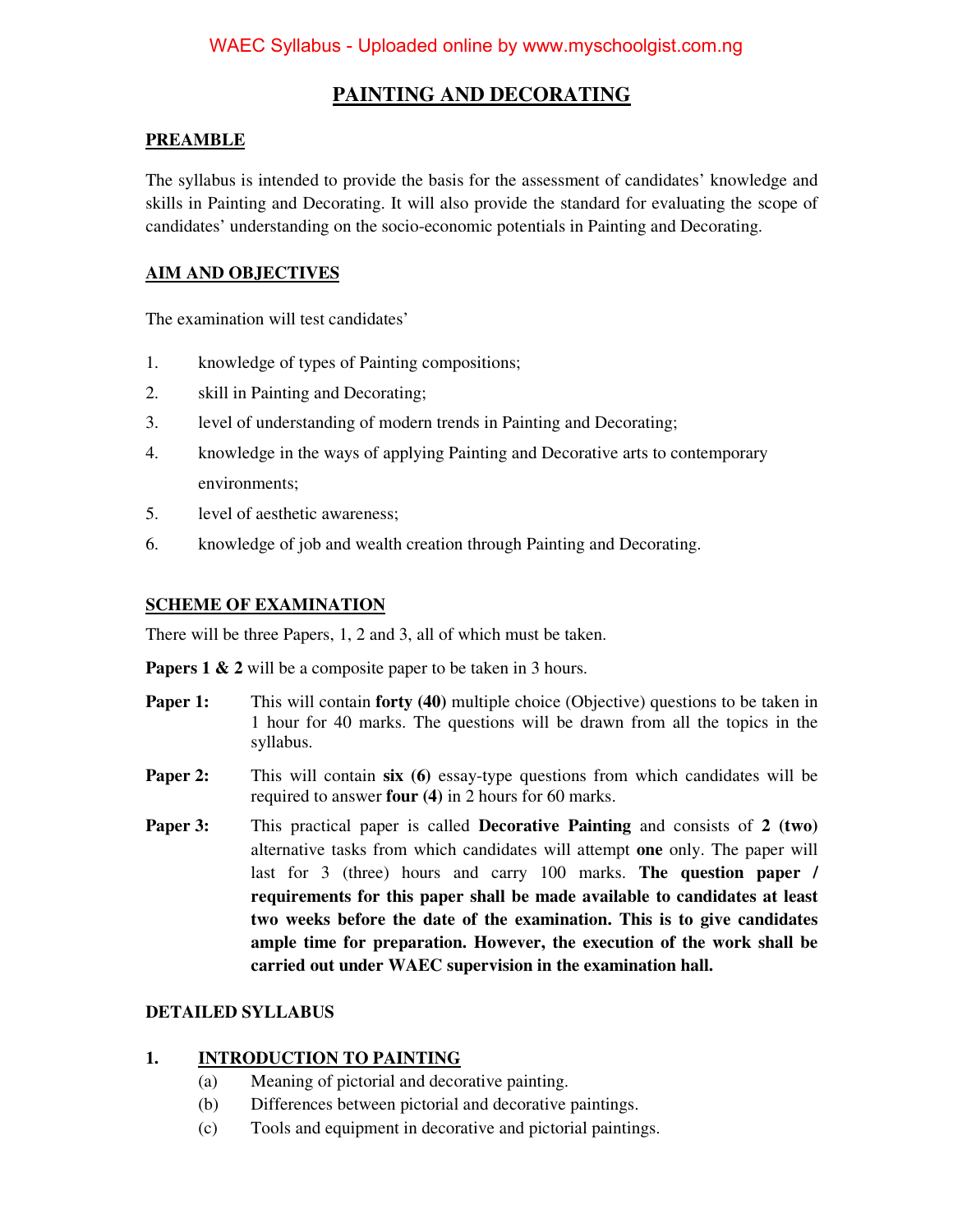# WAEC Syllabus - Uploaded online by www.myschoolgist.com.ng

- (d) Elements and Principles of design.
- (e) Functions of pictorial and decorative painting.

## **2. COLOUR THEORY**

- (a) Meaning of colour.
- (b) Classes of colour (primary, secondary and tertiary).
- (c) Properties of Colour (hues, tones and intensity).
- (d) Colour schemes (analogous, complementary and monochromes).
- (e) Improvisation of colours from local sources.

## **3. TECHNIQUES IN PAINTING**

## **(i) Techniques in pictorial Painting**

- (a) Dry painting
- (b) Wet painting
- (c) Glazing
- (d) Impasto
- (e) Fresco
- (f) Tempera

# **(ii) Techniques in decorative Painting**

- a. Flat painting
- b. Rag rolling
- c. Scumbling or Combing
- d. Spraying
- e. Mural
- f. Mosaic

# **4. TYPES AND FUNCTIONS OF PICTORIAL PAINTING**

- (a) (i) Still life Painting
	- (ii) Nature Painting
	- (iii) Figure / Life Painting
- (b) Differences between observatory and imaginative painting compositions.
- (c) Functions of pictorial paintings.

# **5. TYPES AND FUNCTIONS OF DECORATIVE PAINTING**

# **(a) Body decoration**

- (i) Meaning of body decoration.
- (ii) Differences between traditional and modern body decorations.
- (iii) Motifs and designs for body decoration.
- (iv) Materials used for body decoration
- (v) Functions and importance of body decorations.

# **(b) Wall Decoration**

- (i) Meaning of wall / interior decoration.
- (ii) Differences between traditional and modern wall decorations.
- (iii) Motifs, patterns and designs for wall decoration.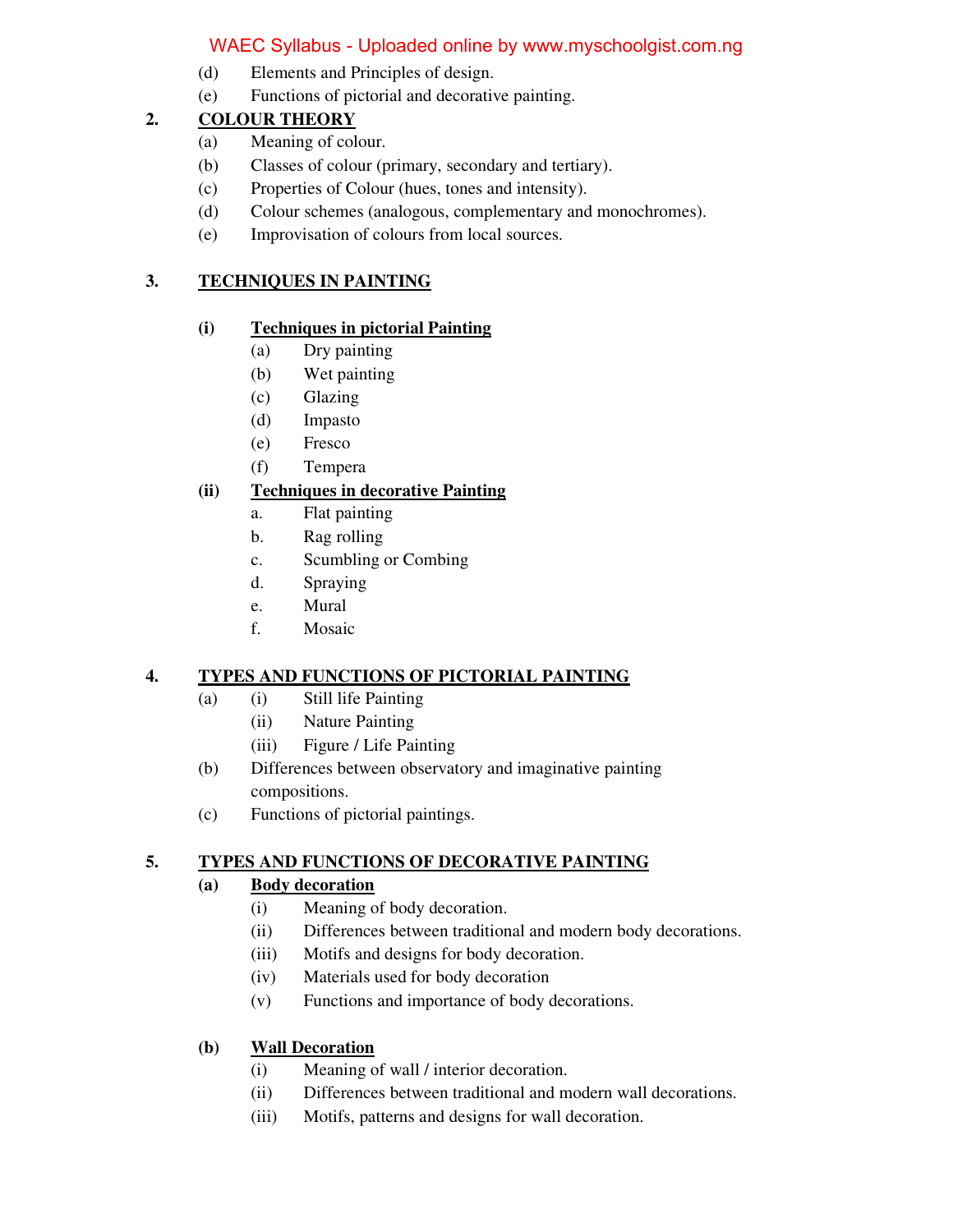## WAEC Syllabus - Uploaded online by www.myschoolgist.com.ng

- (iv) Materials used for wall decoration
- (v) Functions and importance of wall decorations.

### **6. PERSPECTIVE**

- (a) Meaning of Perspective
- (b) Types of perspective
- (c) The importance of perspective in pictorial painting composition.

#### **7. PROSPECTS IN PAINTING**

- (a) The socio-economic value of pictorial and decorative painting.
- (b) Careers in pictorial and decorative painting.

### **8. COSTING / MARKETING OF PAINTINGS**

#### (a) **Costing of pictorial and decorative painting based on:**

- (i) Location and size of work
- (ii) Materials / equipment involved
- (iii) Time invested.
- (iv) Quantity and quality

#### (b) **Exhibition of Paintings:**

- (i) Planning / Processes
- (ii) Funding

## (c) **Marketing of Painting**

- (i) Pricing
- (ii) Negotiation
- (iii) Communication (advertising/publicity)
- (iv) Outlets for marketing
- (v) Selling.

#### **Decorative Painting**

This paper will seek to evaluate candidate's ability on the creation of aesthetic environments and it will consist of **two** questions from which candidates shall attempt **one only.** The works can be rendered in either poster colours or acrylic colours etc.

#### **RECOMMENDED BOOKS**

| S/N | <b>BOOK</b>                                              | <b>AUTHOR</b>                                               | <b>PUBLISHER</b> |
|-----|----------------------------------------------------------|-------------------------------------------------------------|------------------|
|     | Painting and Decorating-An<br><b>Information Manual.</b> | A. Fulker, Bill Stewart<br>and D, Tikkle and J.<br>Windsor. |                  |